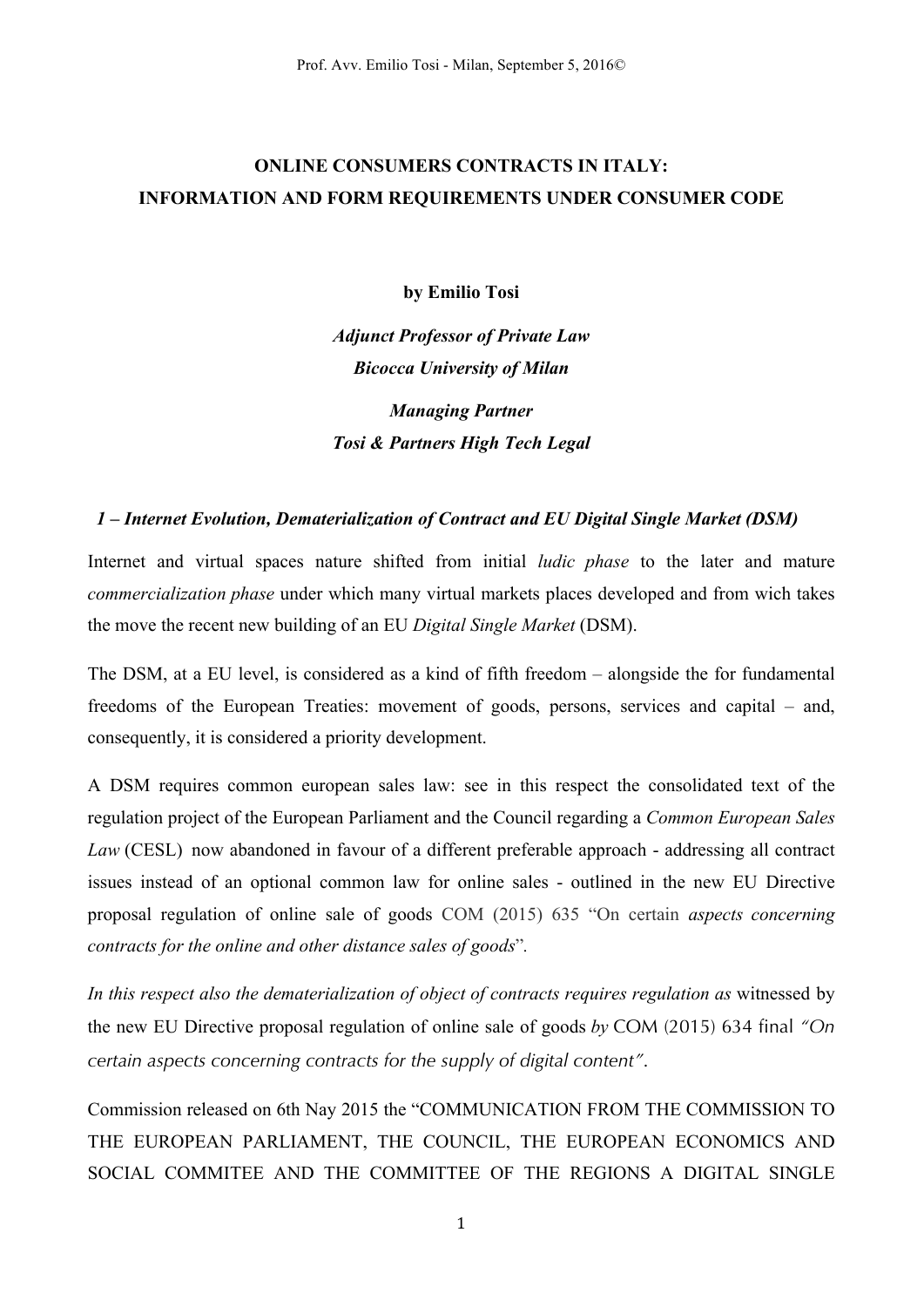MARKET STRATEGY FOR EUROPE" (COM(2015) 192 final, explaining the strategies for building the DSM.

"The global economy is rapidly becoming digital. Information and Communications Technology (ICT) is no longer a specific sector but the foundation of all modern innovative economic systems. The Internet and digital technologies are trasforming the lives we lead, the way we work – as individuals, in a dusiness, and in our communities as they become more integrated across all sectors of our rconomy and society.

These changes are happening at a scale and speed that the bring immense opportunities for innovation, growth and job. They also raise challenging policy issue for public authorities which require coordinated EU action. All Member States are wrestling with similar problems but on a national basis wich is too limited to allow them to seize all the opportunities and deal with all the challenges of this transformational change. For many issue the European Level offers the righr framework. That is why the European Commission has set the creation of a Digital Single Market as one of its key priorities.

A DSM is one in wich the free movement of goods, persons, services and capital is ensured and where individuals and businesses competition, and a high level of consumer and personal data protection, irrespective of their nationality or place of residence. Achieving a Digital Single Market will ensure that Europe maintains its position as a world leader in the digital economy, helping European companies to grow globally.

Europe has the capabilities to lead in the global digital economy but we are currently not makig the most of them. Fragmentation and barriers that do not exist in the physical Single Market are holding the EU back. Bringing down these barriers within Europe could contribute an additional EUR 415 billion to digital economy can expand markets and foster better service at better prices, offer more choice and create new sources of employment. A DSM can create opportunities for new stat-ups and allow existing companies to grow and profit from the scale of a market of over 500 million people.

The DSM Strategy has benefitted from input and dialogue with Member States, the Euopean Parliament and stakeholders. It has a multi-annual scope and is focused on key interdependent actions that can only be taken at EU level. They have been chosen to have maximum impact, can be delivered during this Commission's mandate, and will be taken forward in line with Better Regulation pinciples. Each action wille be subject to appropriate consultation and impact assessment. The Digital Single Market Strategy will be built on three pillars: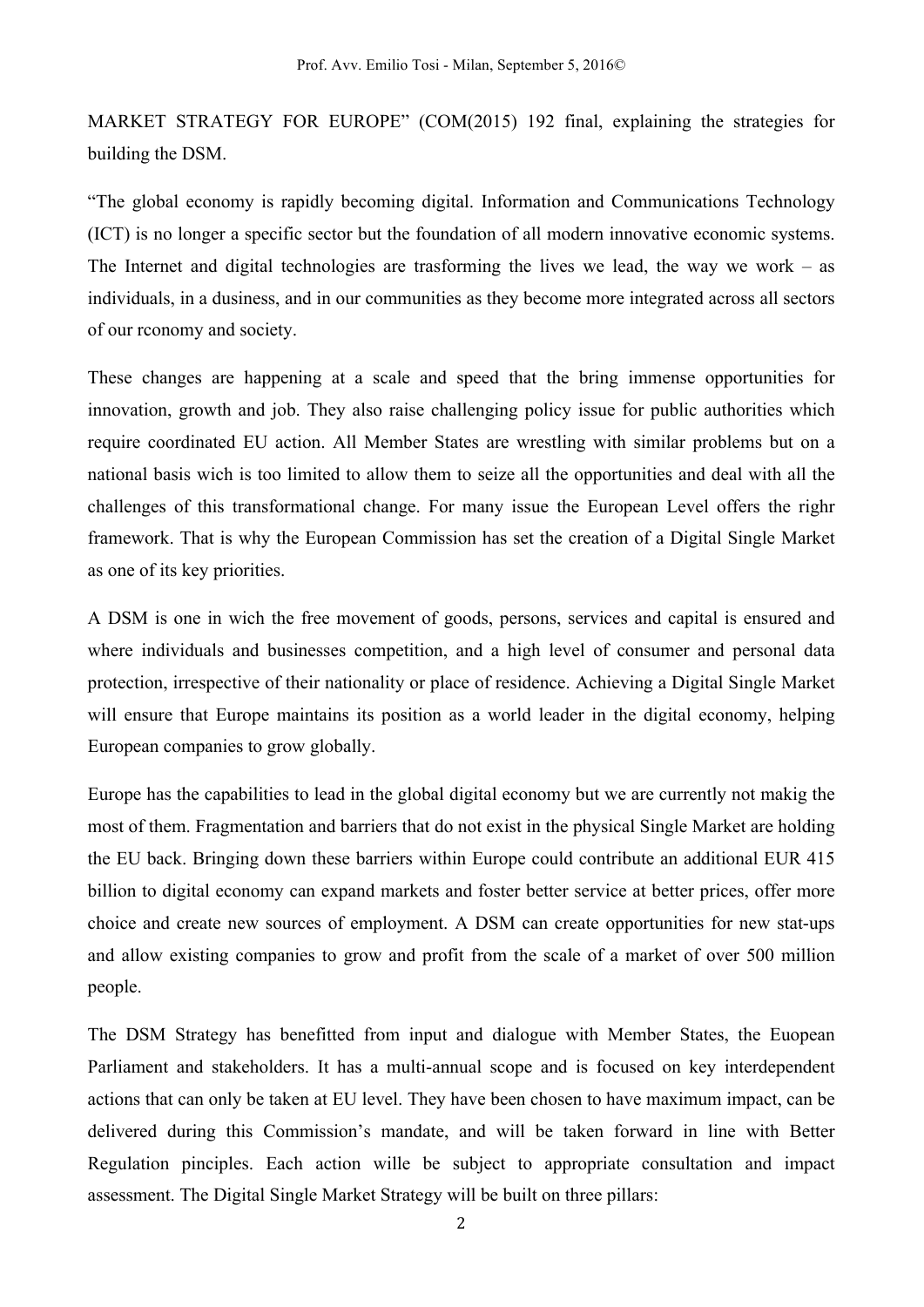- Better access for consumers and businesses to online goods and services across Europe this requires the rapid removal of key differences between the online and offline worlds to break down barriers to cross-border online activity.
- Creating the right conditions for digital networks and services to flourish this requires high-speed, secure and trustworthy infrastuctures and content services, supported by the right regulatory conditions for innovation, investment, fair competition and a level playing field.
- Maximising the growth potential of our European Digital Economy this requires investment in ICT infrastuctures and technologies such as Cloud computing and Big Data, and research and innovation to boost industrial competiveness as well as better public services, inclusiveness and skills".

The DSM delivered by the EU Commission sets out 16 key actions – under aforesaid three pillars – which shall be ended, if any unforseen event occurs, within 2016.

The Commission's key highlights of the DSM new rules building can be resumed as follow:

- Pillar I: Better access for consumers and businesses todigital goods and services across Europe;
- Pillar II: Creating the right conditions and a level playing field for digital networks and innovative services to flourish;
- Pillar III: Maximising the growth potential of the digital economy.

The regulation effort of the EU Commission witnesses the ultimate nature evolution of the virtual spaces as a digital market wich can boost – if subject to adequate law frame – innovation and economic growth of european economy, entrepeneurs and citizens.

## *2 – Online contracts with consumers and key information requirements for distance contracts provided by the Consumer Code in Italy*

In the meanwhile of the adoption of new horizontal regulation over EU DSM virtual contracts with consumers – belonging to the cathegory and subject to discipline of distance contracts - are subject, in Italy, to the rules provided in this respect by Legislative Decree September 6 2005, n. 206 best known as the *Consumer Code*.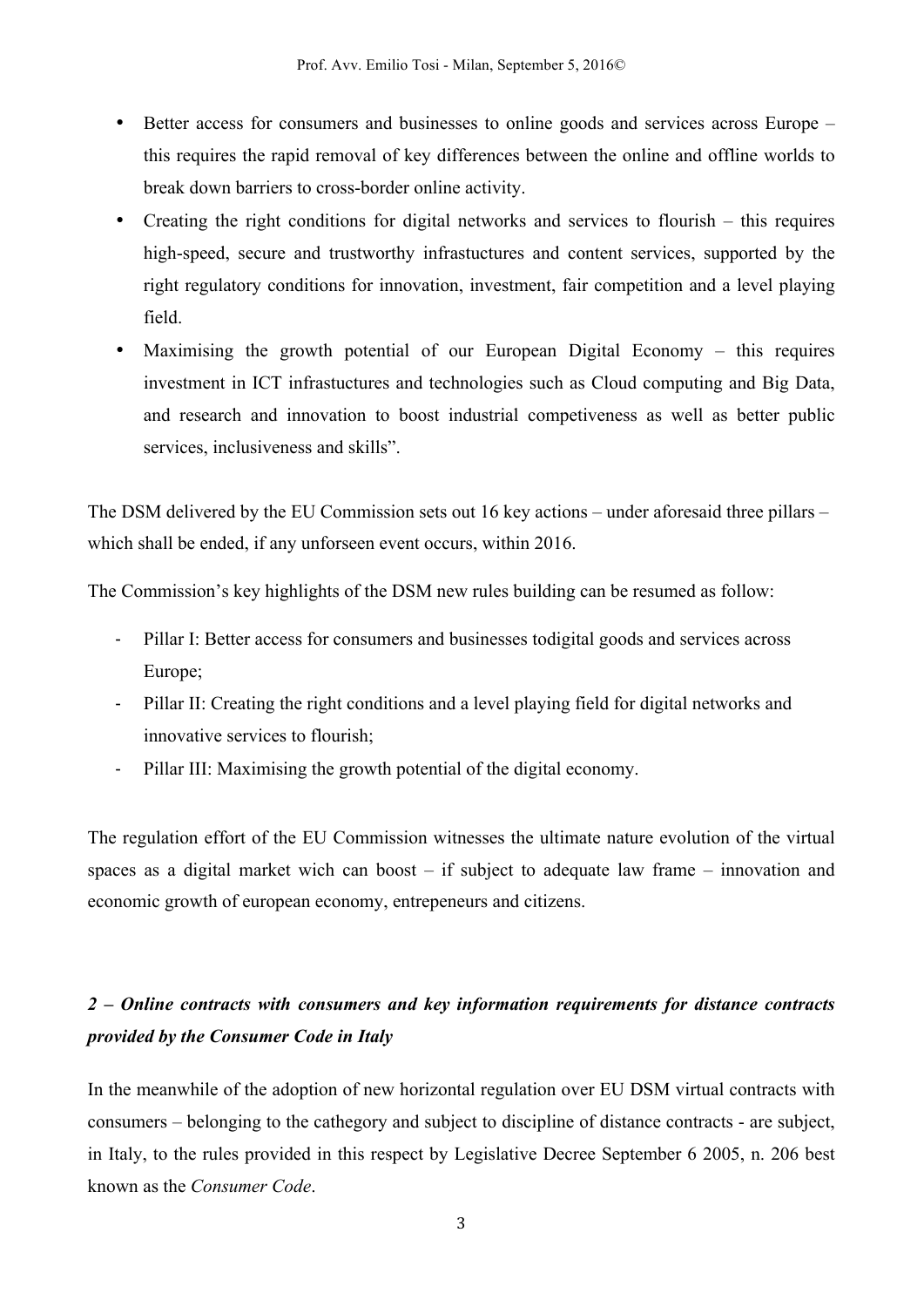In relation to distance contracts - without interfering with the form of the contract for its validity - Articles 49 and 51 of the Consumer Code define a mandatory requirement for information to provide to consumer.

It this respect, occurs, only a specific information duty of the merchant, the professional part in a wide meaning, and not also the form of the contract and that of a binding minimum content.

The release to the consumer of the contract information document relates, in fact, to the execution phase of a contract, which does not require written form for its validity.

This information obligation - incumbent on the supplier of goods or services at a distance - is divided into two consecutive phases with distinctive forms, functions and content:

a) before the conclusion of the contract (Article 49 Consumer Code); and

b) prior to the execution of the service under the the contract or at the latest at the time of delivery of the goods (Article 51, paragraph 7 of the Consumer Code).

The obligation to provide information prior to the conclusion of the contract (Article 49 Consumer Code) relate to the pre-contractual information phase, characterised by freedom of the medium - or rather, free-form - to ensure the proper negotiating consensus.

The new Article 49 of the Consumer Code - as amended by the Legislative Decree of 21 February 2014, n. 21 in implementation of the above EU Directive of 25 October 2011 n. 83 - states that before the consumer is bound by any remote contract - or an off-premises contract or any corresponding offer - the merchant must provide the consumer with the following information, in a clear and comprehensible manner:

a) the main characteristics of the goods or services, to the extent appropriate to the medium and to the goods or services;

b) the identity of the merchant;

c) the geographical address if the merchant is established and his telephone number, fax number and electronic address, if available, to enable the consumer to contact the merchant quickly and communicate with him efficiently and, if applicable, the geographical address and identity of the merchant on whose behalf it acts;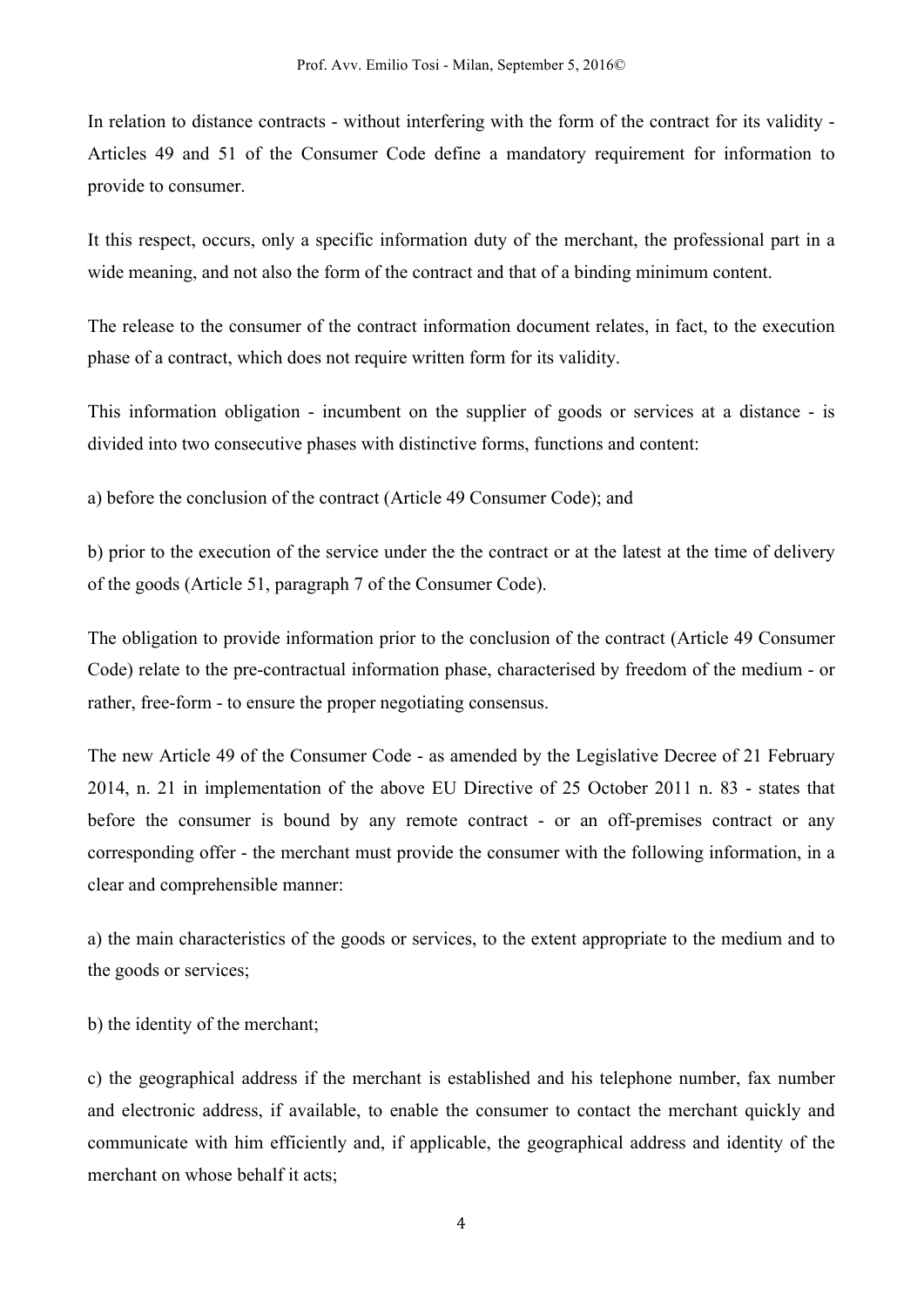d) if different from the address provided in accordance 'the letter c), the geographical address of the place of business if the consumer can' address any complaints and, if applicable, that of the merchant on whose behalf he is acting;

e) the total price of the goods or services inclusive of taxes or, if the nature of the goods or services makes it impossible to reasonably calculate the price in advance, the terms for calculating the price and, if appropriate, all additional freight, delivery or postal charges and any other costs or, if these charges cannot reasonably be calculated in advance, the fact that such additional charges may be payable; in the case of a permanent contract or a contract involving a subscription, the total price include the total costs per billing period; when such contracts are charged at a fixed rate, the total price shall also mean the total monthly costs; if the total costs cannot be reasonably calculated in advance, the terms for calculating the price must be included;

f) the cost of using the means of remote communication for the conclusion of the contract if that cost is calculated on a basis other than the basic rate;

g) the terms for payment, delivery and performance, the date by which the merchant undertakes to deliver the goods or provide the services and, if appropriate, the handling of complaints by the merchant;

h) if there is a right of withdrawal, the conditions, terms and procedures for exercising that right in accordance with Article 54, paragraph 1, as well as the model withdrawal form in Annex I, Part B;

i) if applicable, the information that the consumer must bear the cost of returning the goods in case of withdrawal and, in the case of remote contracts, if the goods by their nature cannot normally be returned by post;

l) that, if the consumer exercises his right of withdrawal after having made a request under Article 50, paragraph 3, or Article 51, paragraph 8, he is liable to pay the merchant reasonable costs in accordance with Article 57, paragraph 3;

m) if there is no right of withdrawal pursuant to Article 59, the information that the consumer will not benefit from a right of withdrawal or, if applicable, the circumstances under which the consumer loses his right of withdrawal;

n) a reminder of the existence of the legal guarantee of conformity for goods;

5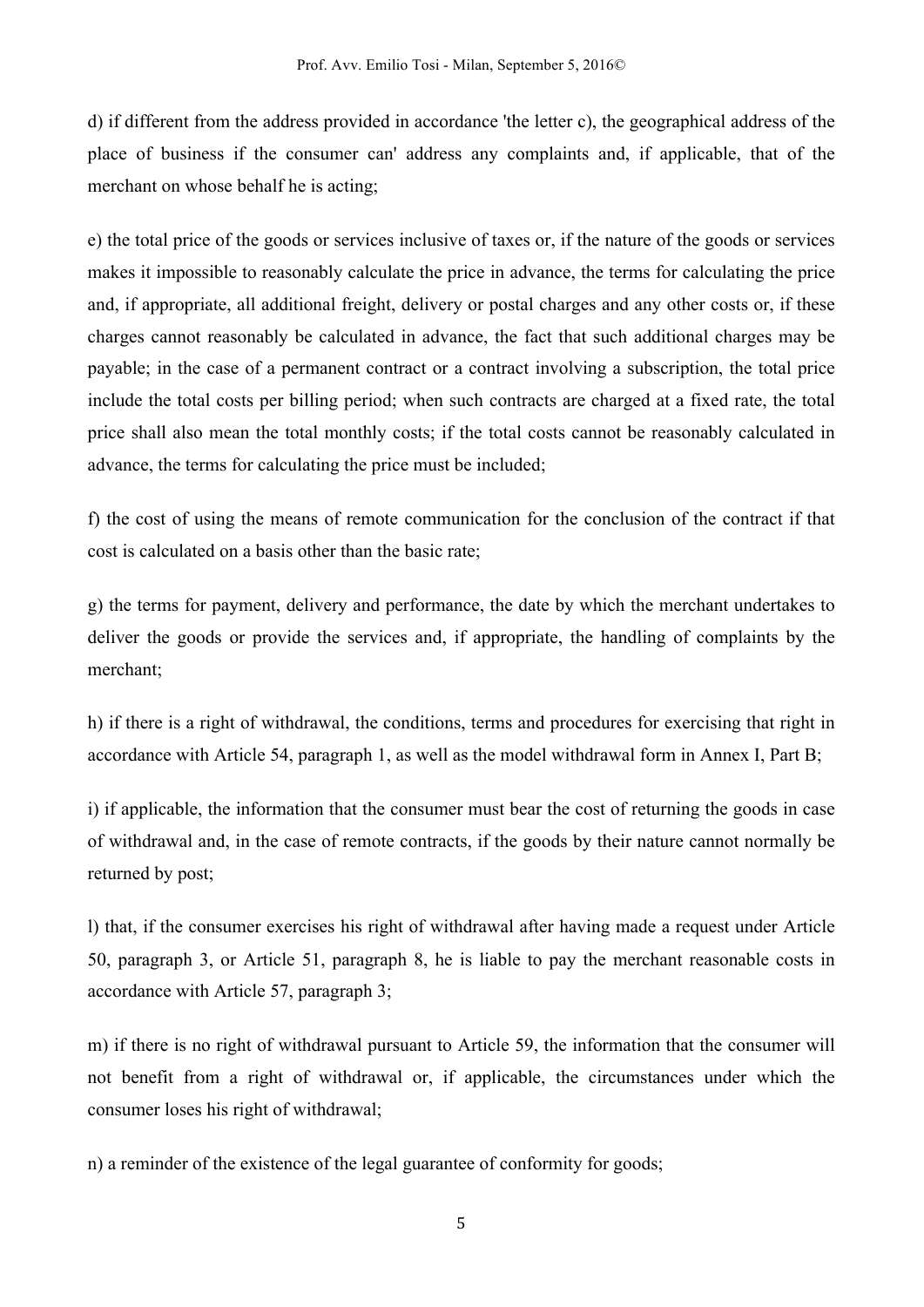o) if applicable, the existence and the conditions of after-sales assistance to the consumer, aftersales services and commercial guarantees;

p) the existence of relevant codes of conduct, as defined in Article 18, paragraph 1, letter f) of this Code, and how a copy can be obtained, if applicable;

q) the duration of the contract, if applicable, or, if the contract is indefinite or is a contract to be extended automatically, the conditions for terminating the contract;

r) if applicable, the minimum duration of the consumer's obligations under the contract;

s) if applicable, the existence and the conditions of deposits or other financial guarantees that the consumer is required to pay or provide on request of the merchant;

t) if applicable, the functionality of the digital content, including applicable technical protection measures;

u) any interoperability relevant to the digital content with hardware and software, of which the merchant is aware or could reasonably be expected to be aware, if applicable;

v) if applicable, the possibility of using an out of court appeal and redress to it the merchant is subject and the conditions for having access.

The pre-contractual information requirements, referred to in paragraph 1, shall also apply to contracts for the supply of water, gas or electricity, when they are offered for sale in a limited volume or specific amount, district heating or digital content not supplied on a tangible medium.

In the case of a public auction, the information referred to in paragraph 1, letter b), c) and d) may be replaced by the equivalent details of the auctioneer.

The information referred to in paragraph 1 of Article 49 of the Consumer Code are an integral part of the remote contract - or the contract negotiated away from business premises - and cannot be changed except by express agreement of the parties.

In the case of use of techniques that allow individual communications, the information referred to in paragraph 1 shall be provided, if the consumer so requests, in Italian.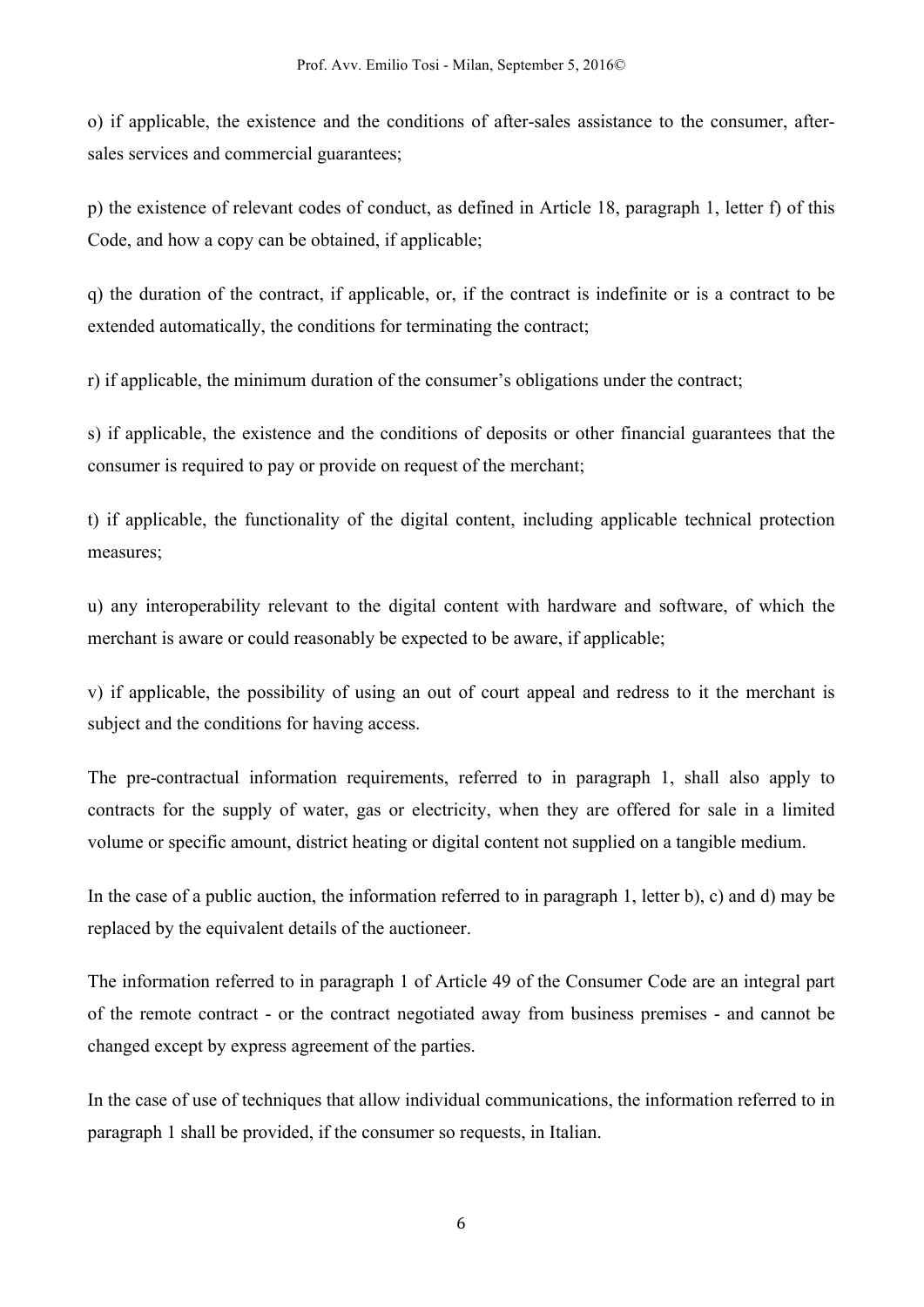The burden of proof for the fulfilment of the information requirements under this section of the Consumer Code is incumbent on the merchant*.*

The *contractual* information obligation of the contract (Article 51, paragraph 7 of the Consumer Code) relates to the *contractual information phase, or rather, the executive phase of the already*  concluded contract (only with reference to the delivery of material goods; in the case of services before the execution began), with the function of protecting freedom to disagree with negotiating choices already made by exercising the right of withdrawal under paragraph 52 of the new Consumer Code.

The information obligation in the execution phase must be performed with respect to the consumer on a durable medium: a medium that can be, no doubt, as much paper as digital.

It was, therefore, appropriate to remove the misunderstanding regarding the confirmation of the information through an informative document made "in writing" in the previous text of Article 53 of the Consumer Code now amended as aforesaid.

More precisely, the obligation to communicate information in a durable medium in Article 53, paragraph 1, of the Consumer Code.

This is required confirmatory information, as to the content of the information outlined in Article 49 of the Consumer Code - already communicated to the consumer, in other forms, in the precontractual phase: they are the mere *repetition* on a durable medium - in implementing the obligation mentioned above - of information already disclosed to the consumer (Article 51, paragraph 7 of the Consumer Code).

The information obligation in question relates to - in particular - the information to consumers of the withdrawal right (increased to 14 days, as against the former period of 10 days and the original period of 7 days, due to the amendment of the Consumer Code of 2014 which is commented on here in brief) and the modes of operation in accordance with Article 52 ff. of the Consumer Code.

With regard to distance or off-premises contracts, the consumer - under Article 52 of the Consumer Code, subject to the exceptions referred to in Article 59 - may exercise the right of withdrawal for a period of fourteen days without giving any reason and without incurring any costs other than those referred to in Article 56, paragraph 2 and Article 57.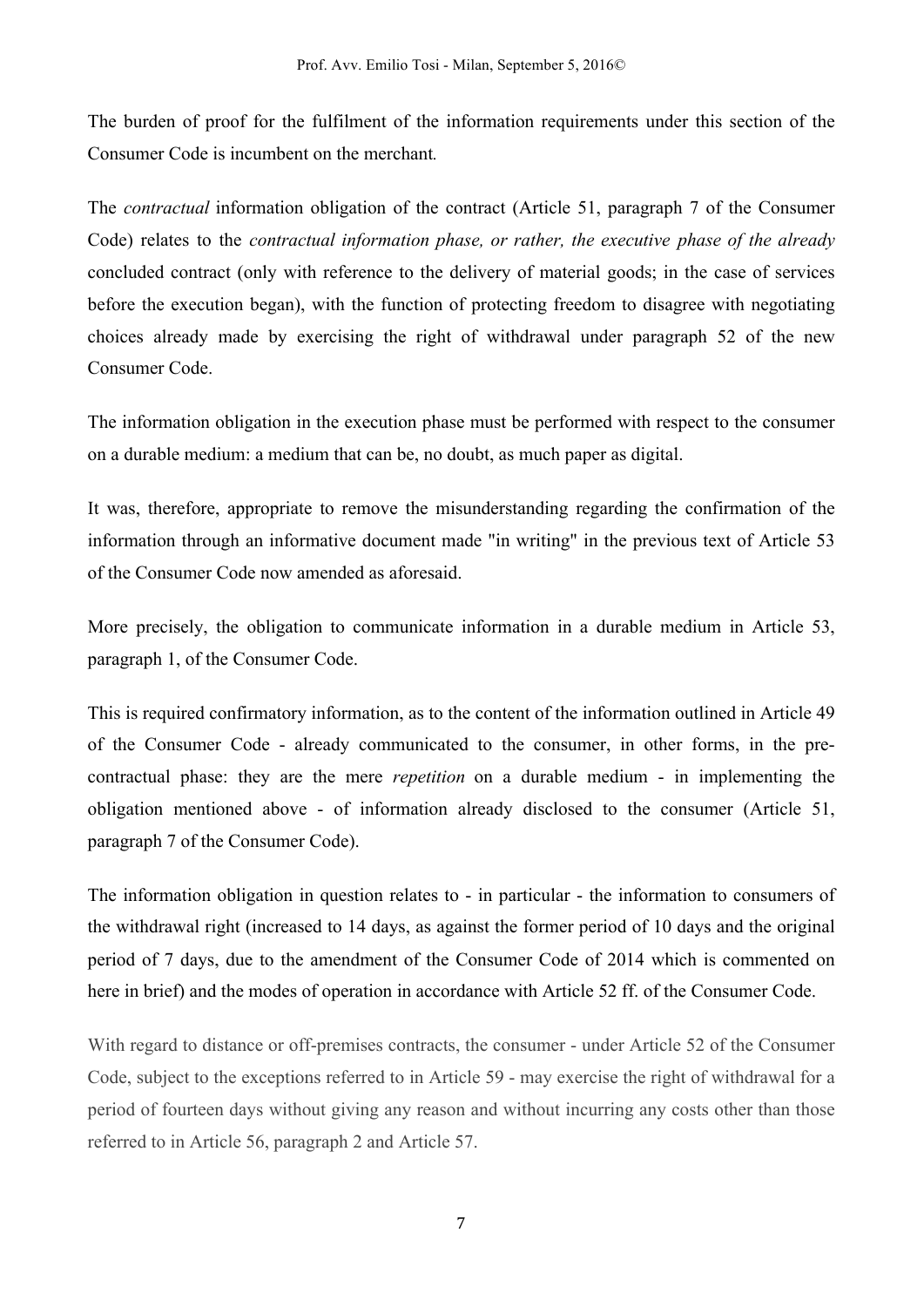Article 53 of the Consumer Code penalises breach of the obligation of information concerning the right of withdrawal of the consumer by ruling that if, in violation of Article 49, paragraph 1, letter h), the Consumer Code, the merchant does not the consumer with the information on the right of withdrawal, the withdrawal period ends twelve months after the end of the initial withdrawal period, as determined in accordance with Article 52, paragraph 2.

As for freedom of expression, it must be pointed out that that freedom is, in any case, bound to the adequacy of the medium chosen and the technology of remote communication used, but also the ability to convey information in plain and intelligible language (Article 51, paragraph 1, of the Consumer Code).

In formal terms - as regards remote contracts - the new Article 51 of the Consumer Code states that the merchant provides - or makes available - to the consumer the information referred to in Article 49, paragraph 1, of the Consumer Code:

- appropriately to the means of remote communication used in simple and understandable language;
- the information presented in a durable medium must be readable by the Consumer.

Finally, the new Article 51, paragraph 4 of the Consumer Code - with reference to contracts concluded by a means of remote communication which allows limited space or time to display information as for example in the case of mobile commerce through smartphones - establishes that the merchant, on that particular medium and prior to the conclusion of the contract, must provide at least the pre-contractual information regarding:

- the main characteristics of the goods or services,
- the identity of the merchant,
- the total price,
- the right of withdrawal,
- the duration of the contract and,
- in the case of contracts of indefinite duration, the conditions for terminating the contract, in accordance with Article 49, paragraph 1, letters a), b), e), h) and q).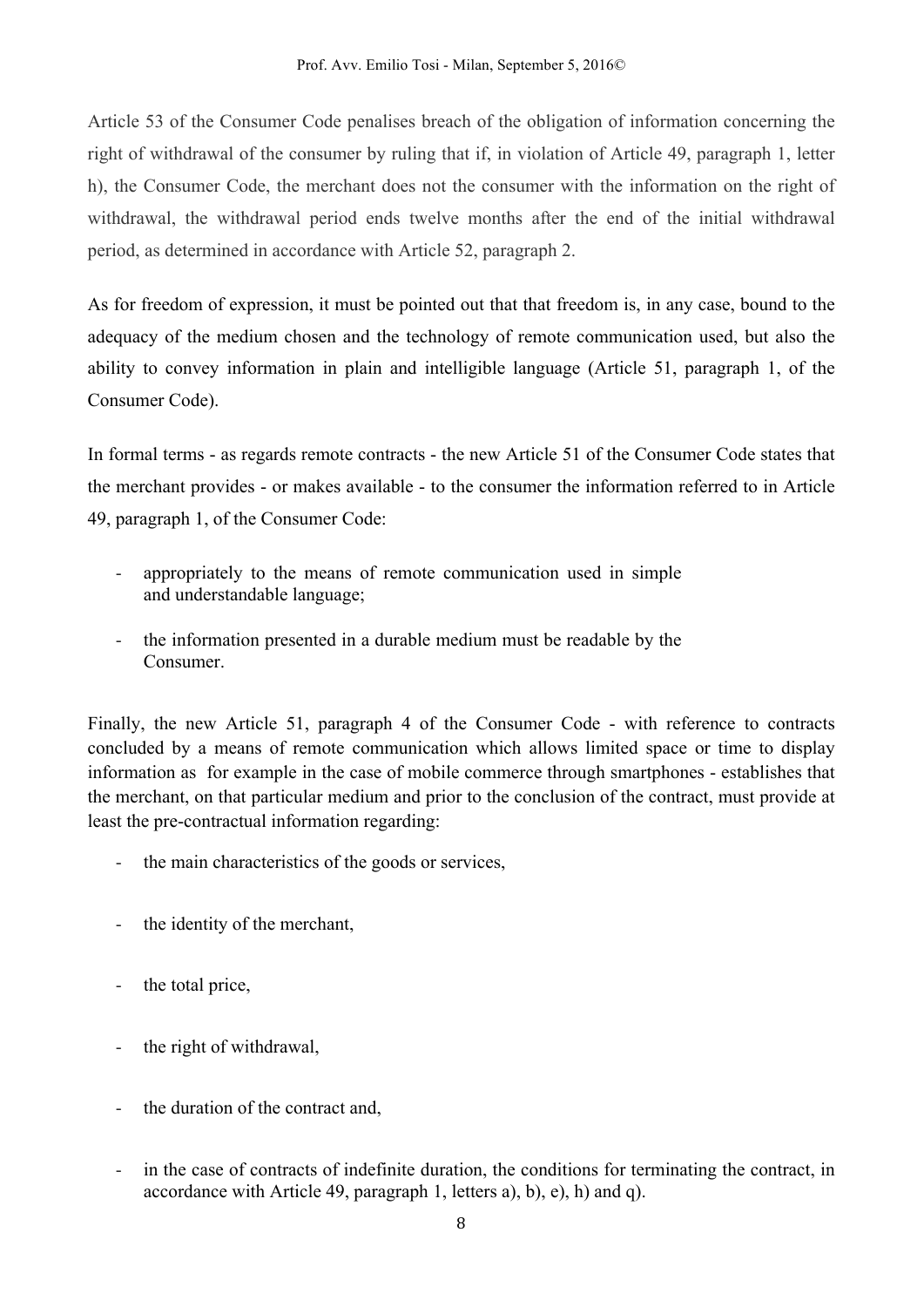The other information referred to in Article 49, paragraph 1, is provided by the merchant in an appropriate way in accordance with paragraph 1 of this Article.

#### *3 – The virtual contracting button rule*

If a remote contract that is to be concluded by electronic means - as is the case of the virtual contract with consumers - means that the consumer is obliged to pay, the merchant must communicate to the consumer in a clear and obvious the information referred to in Article 49, paragraph 1, letters a), e), q) and r), directly and before the consumer submits the order.

The merchant must ensure that, when placing the order, the consumer explicitly acknowledges that the order involves an obligation to pay.

We should mention in particular the new communicational and legal aspect - introduced by the amendment of the 2014 Consumer Code discussed here - inherent in the "virtual contracting button" – known in US legal frame as "point and click" - which as is shown above is the preferred procedural way of virtual conclusion of the contract with the consumer in Internet.

In the event that placing an order, in practice, involves pressing a button - as in the case of the virtual contracting button - or a similar function, point and click - under the new Article 51, paragraph 2 of the Consumer Code - must be labelled in an easily readable form with the words "order with obligation to pay" or a corresponding unambiguous formulation indicating that placing the order entails the obligation to pay the merchant.

The "penalty" for failure to comply with the above information obligation - by the merchant - is extremely important: the consumer will not, in fact, be legally bound by the contract or order.

The e-commerce sites must also indicate - in a clear and readable manner - again as a result of the changes introduced by the amendment in question - at the latest at the beginning of the ordering process whether any delivery restrictions apply and what means of payment are accepted.

### *4 – Lack of the information requirements: legal effects*

The violation of the information requirements - which by an express ruling of Article 49 paragraph 5 of the Consumer Code form an integral part of the contract and cannot be changed unilaterally by the merchant entails - with particular reference to remote contracts - under the Consumer Code as amended in 2014 is under sanction of:

*- Article 49, paragraph 6:* in the event of failure to meet the information requirements on additional charges or other costs referred to in paragraph 1, letter e), or the cost of returning the goods referred to in paragraph 1, letter i), the consumer does not must bear such expenses or costs;

*- Article 51, paragraph 2:* in case of failure to provide information regarding the express manifestation of the obligation to pay and the use of the button "order with obligation to pay", the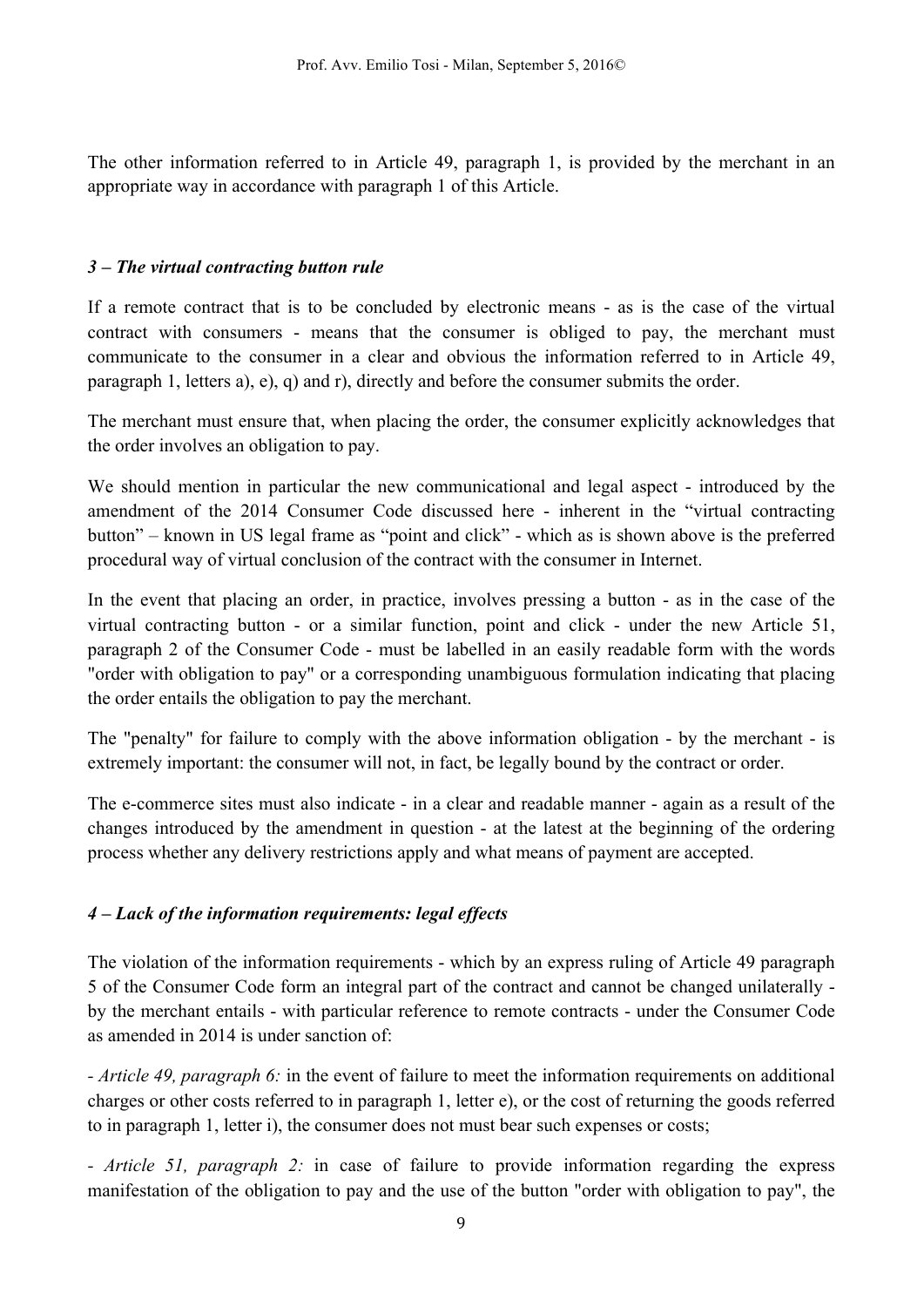consumer is not bound by the contract or order;

*- Article 53:* in case of failure to provide the information about the right of withdrawal, the withdrawal period ending twelve months after the end of the initial withdrawal period, as determined in accordance with Article 52, paragraph 2; in the case of the late provision of information about the right of withdrawal - in any case within twelve months from the date referred to in Article 52, paragraph 2 - the withdrawal period ends fourteen days after the day on which the consumer receives the information.

The burden of proof as to the fulfilment of the information requirements under this section is incumbent on the merchant (Article 49, paragraph 10 of the Consumer Code).

### *5 – Efficacy of the digital forms in complying with the informative form obligation and the obligation of mere informative documentation*

The new Article 51 also states expressly that the seller must provide the consumer with the confirmation of the contract on a durable medium, within a reasonable time after the conclusion of the remote contract and at the latest at the time of delivery of the goods or before the execution of the service begins.

The above information confirmation must include:

a) all the information referred to in Article 49, paragraph 1, unless the merchant has already provided the information to the consumer on a durable medium before the conclusion of the remote contract; and

b) if applicable, confirmation of the prior express consent of the consumer in accordance with Article 59, letter o).

With regard to the *informative form* – form-content obligation for the protection of the weak contracting party in an asymmetrical contractual negotiation – the formal requirement might be fulfilled by utilizing the digital signature, and the qualified and advanced electronic signatures under the rules set forth by DAC.

In this context, we would like to formulate a few final remarks around the obligation of documenting the pre-contractual informative note.

It has been stated that article 51 of the Consumer Code enjoins on the supplier the obligation to confirm to the consumer, on another durable support, at his disposal and readable, some information envisaged by article 49 of the Code under examination herein.

There are according no legal obstacles to the usability of the telematic instrument for the sake of sending a digital informative document, for instance by sending it to the consumer's *e-mail* address.